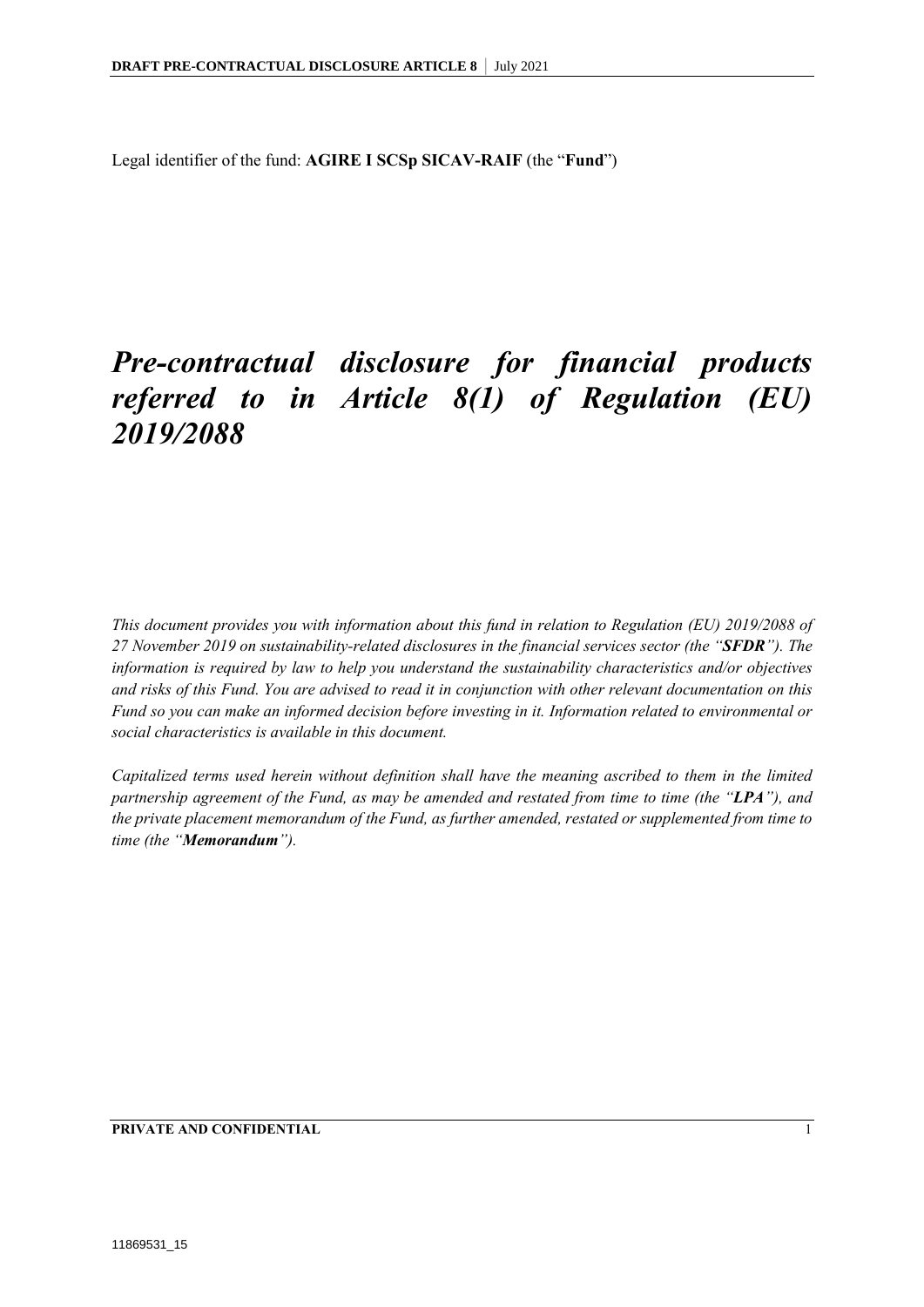### **Foreword**

The SFDR aims to create a more transparent level playing field, partly to combat so-called "greenwashing" – where some financial firms claim that their products are sustainable when they are not. The SFDR governs the transparency requirements of final market participants with regard to the integration of sustainability-risks, the consideration of adverse sustainability impacts and the provision of sustainability-related information with respect to financial products which they manage.

One of its main objectives is to harmonize these disclosure requirements, ensure alignment between commercial documents and real practices, in order to ensure comparability between financial products and to steer private investments towards more responsible investments.

Under the new classifications, a strategy will labeled under either Article 6, 8 or 9 of the SFDR:

• Article 6 covers funds which do not refer to any sustainable or ESG element or strategy into their investment process and where financial market participants deem sustainability risks not to be relevant;

 **Article 8** applies "*where a financial product promotes, among other characteristics, environmental or social characteristics, or a combination of those characteristics, provided that the companies in which the investments are made follow good governance practices (…)*";

 **Article 9** applies "*where a financial product has sustainable investment as its objective and an index has been designated as a reference benchmark (…)*".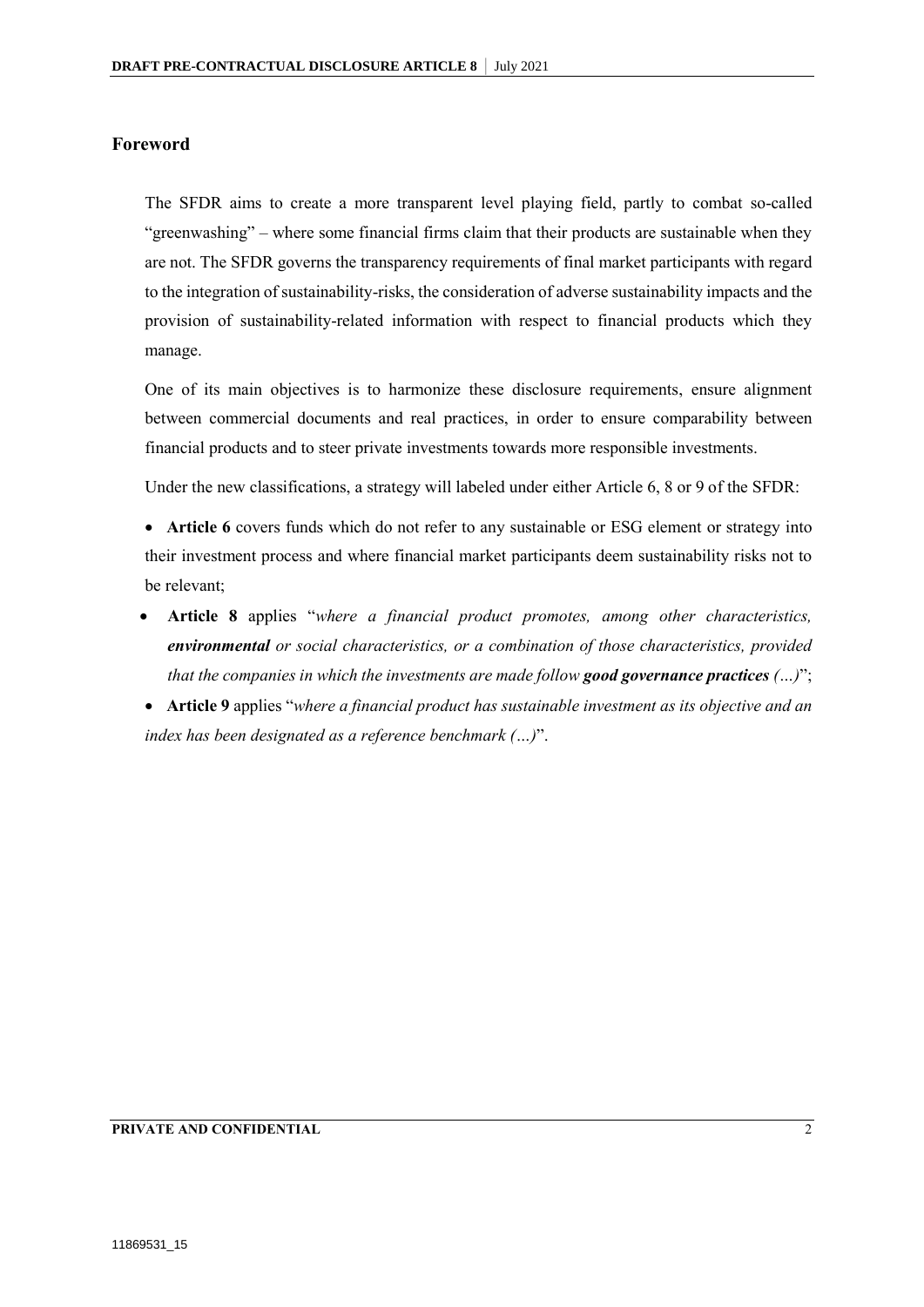### **Introduction**

#### *Positioning of the Fund*

The Investment Advisor is very sensitive to the global environmental issues facing our planet today and to our obligation to take all possible measures to address them.

As a real renewable energy asset Fund exclusively focused on solutions promoting the energy transition, (i.e. production and storage infrastructures of clean energy) we believe we can actively contribute through the investment decisions that the AIFM will make during the development of the Fund.

#### *SFDR Classification*

The Fund has sustainable investment as its objective. Sustainable investment means an investment in an economic activity that contributes to an environmental or social objective, provided that the investment does not significantly harm any environmental or social objective and that the investee companies follow good governance practices. **The Fund will be classified as "article 8"** under the SFDR.

The "do not significant harm" principle applies only to those investments underlying the financial products that take into account the EU criteria for environmentally sustainable economic activities. The investments underlying the remaining portion of such financial products do not take into account the EU criteria for environmentally sustainable economic activities.

*Has a reference benchmark been designated for the purpose of attaining the environmental or social characteristics promoted by the financial product?*

No reference benchmark has been designated for the purpose of attaining the environmental and social characteristics promoted by the Fund.

### *How environmental, social and governance ("ESG") characteristics are met?*

In order for the Fund to meet ESG characteristics, the Investment Advisor implements the following steps before transmitting its investment proposals to the AIFM:

 $\checkmark$  In the pre-investment stage: a systematic ESG due diligence is carried out from the feasibility stage of each potential project to support the investment decision.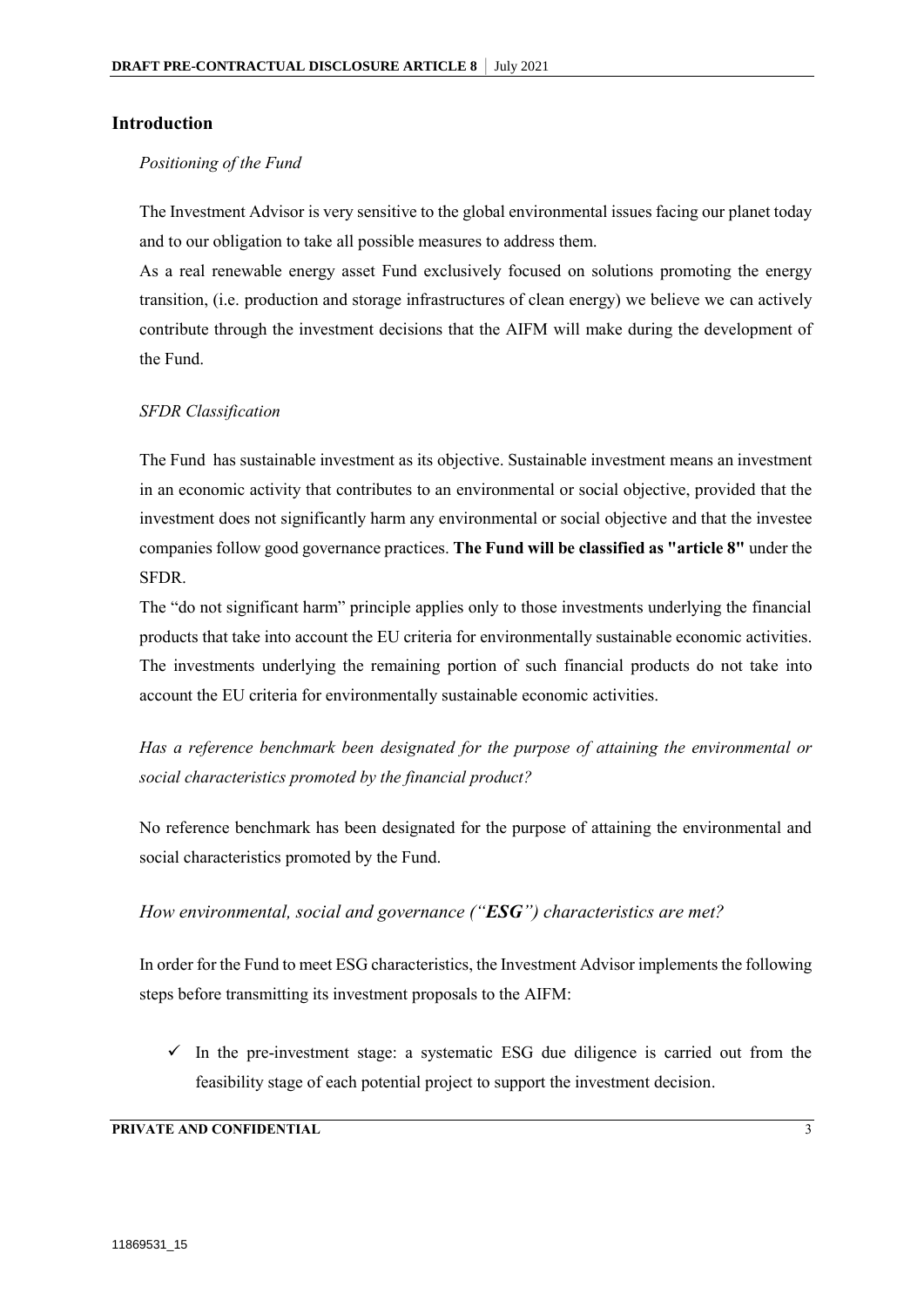$\checkmark$  In the post-investment stage: the Investment Advisor follows the relevant investment's ESG performance and commits to identify potential ESG issues which may arise and to act promptly to resolve them.

### **1. WHAT ENVIRONMENTAL AND/OR SOCIAL CHARACTERISTICS ARE PROMOTED BY THIS FINANCIAL PRODUCT?**

### *Environmental*

The Fund has a core impact goal to accelerate the transition to net zero through our investments into building and operating a diversified portfolio of real renewable energy assets. By channelling capital towards sustainable projects with a view to mitigate climate change, the Fund aims to contribute to the international efforts to limit the global temperature increase in this century to below the target of 2 degrees, as per the Paris climate agreement adopted on 12 December 2015 (the "**Paris Agreement**").

The above objective is laid out in the Fund's investment strategy (see notably section 5 "*Investment Strategy and Process*" of the Memorandum). Through its assets, the Fund seeks to generate renewable energy which, in turn, will generate targeted yields. The generated renewable energy aims to support the transition to net zero by substituting unsustainable energy sources with clean power.

#### *Governance*

One of the reasons of our Fund's existence is to enable sustainable value creation for our communities globally. Therefore, our purpose is not solely restricted to the pursuit of performance. It also aims to ensure that we meet our clients' ESG goals and drive sustainable and long-term growth.

We are dedicated to act in our clients' best interest, including strictly rejecting corruption and corruption-related business practices, removing any conflicts of interest, and providing an integrated investment solution in a responsible manner.

*What sustainability indicators are used to measure the attainment of the environmental or social characteristics promoted by this financial product?*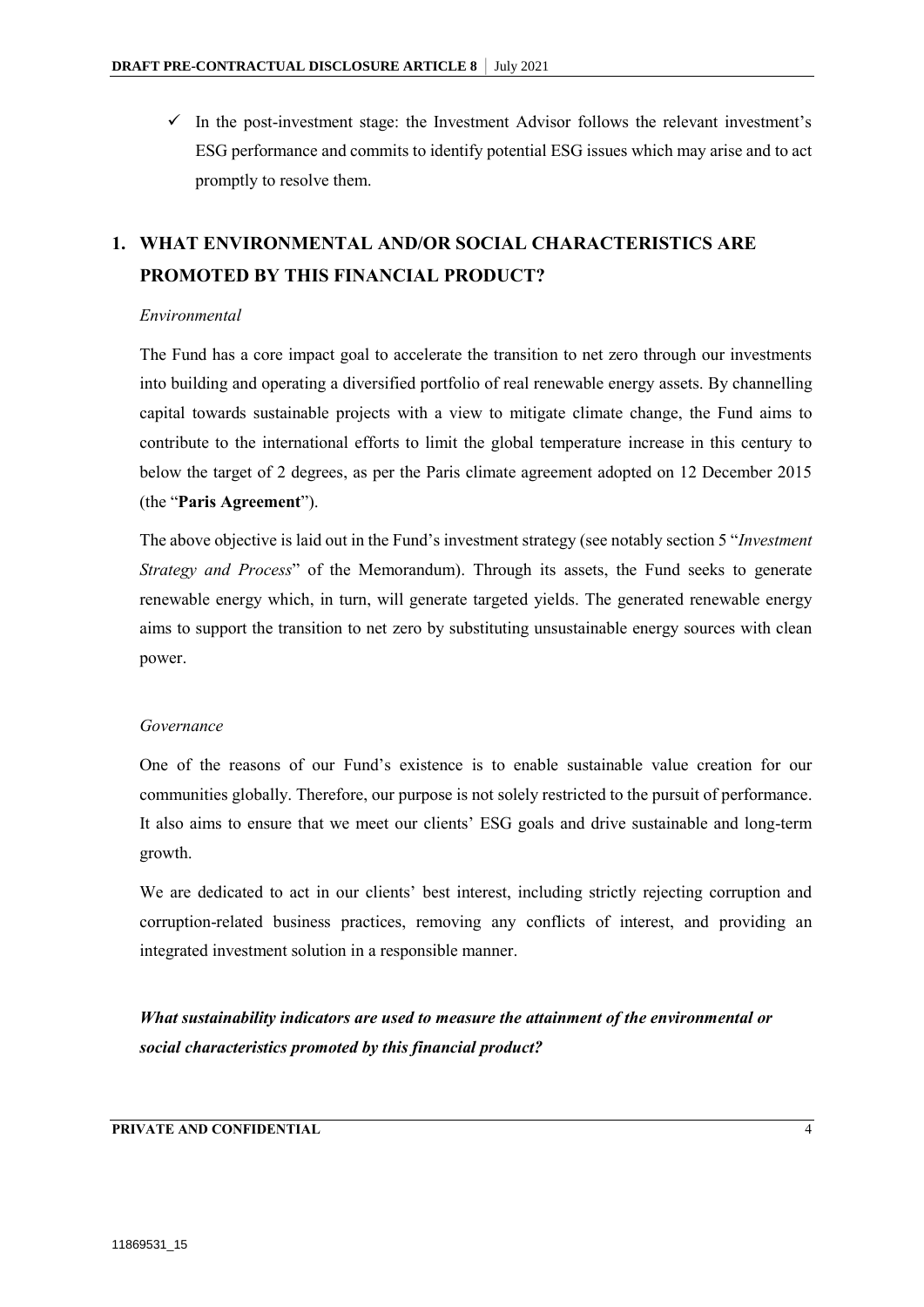We measure progress against our core impact objective through ESG Key Performance Indicators (the "**KPI(s)**).

These KPIs include:

- amount of funding committed to renewables.
- gigawatt hours (GWh) of generated renewable electricity; and
- quantity of non-consumed carbon (in tons).

### *Reporting*

We choose to report our impact through KPIs and in line with the UN Sustainable Development Goals (the "**SDGs**"). The SDGs are targets for global development with a view to a better future, aiming at several objectives such as: eradicating extreme poverty, fighting inequalities and injustice, and increasing the level of sustainability of our planet by 2030. These SDGs have become part of the universal reporting language with respect to the impacts of investment decisions.

Our core impact objective directly contributes to targets 7, 11 and 13 of the SDGs.



Reducing reliance on fossil fuels by investing into renewable energy generation assets to ensure access to affordable, reliable, sustainable and modern energy for all.



Reducing the adverse environmental impacts of cities and communities through renewable energy generation, leading to safer, more inclusive, resilient and sustainable cities and communities.



Demonstrating commitment to the Paris Agreement and contributing to reducing the greenhouse emissions in our economies through low-carbon, renewable energy assets.

## **2. WHAT INVESTMENT STRATEGY DOES THIS FINANCIAL PRODUCT FOLLOW?**

We have been committed to achieving our clients' financial goals while making a positive contribution to the environment and society.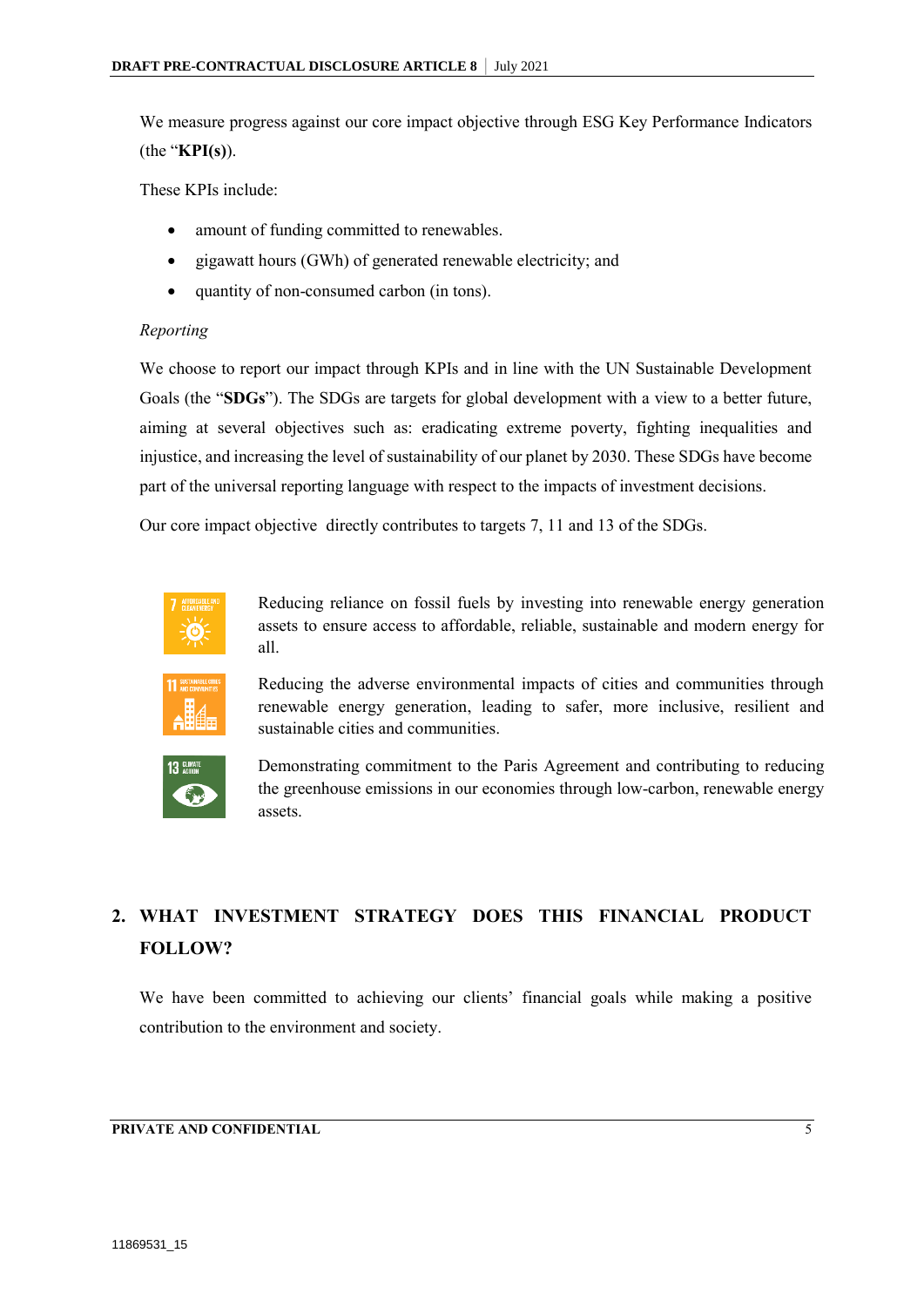The investment objective is to provide investors with an attractive and sustainable level of income returns, with an element of capital growth, by investing in a diversified portfolio of renewable energy assets in Europe.

### *Sustainability strategy*

Our sustainability strategy is based on two overarching goals:

- a) Ensuring Europe reaches its Energy Transition targets by 2030 through:
	- Increasing installed capacity from 4 GW to 30 by 2030.
	- Increasing renewable energy efficiency and mitigating intermittency issues through improving consistency of clean energy supply through stored hydro and battery storage.
	- Improving electricity usage by strengthening productivity and reducing the cost of electricity.
- b) Improving the framework for creating a sustainable future through:
	- Ensuring a responsible management of forests to ensure optimum tree growth and the protection of endangered plants and animal species.
	- Support WWF in its mission to halt the destruction of nature and the environment.

### *How is that strategy implemented in the investment process on a continuous basis?*

We are committed to embedding our ESG principles into our company culture, our investment process, our partners, and the wider community.

On a continuous basis, the Investment Advisor:

- works in partnership with the AIFM and the management team of the portfolio companies to ensure that strategic ESG focus aligned with annual portfolio-wide ESG objectives;
- provides hands-on support to the AIFM and portfolio companies on a continuous basis, in order to improve their ESG-related performance.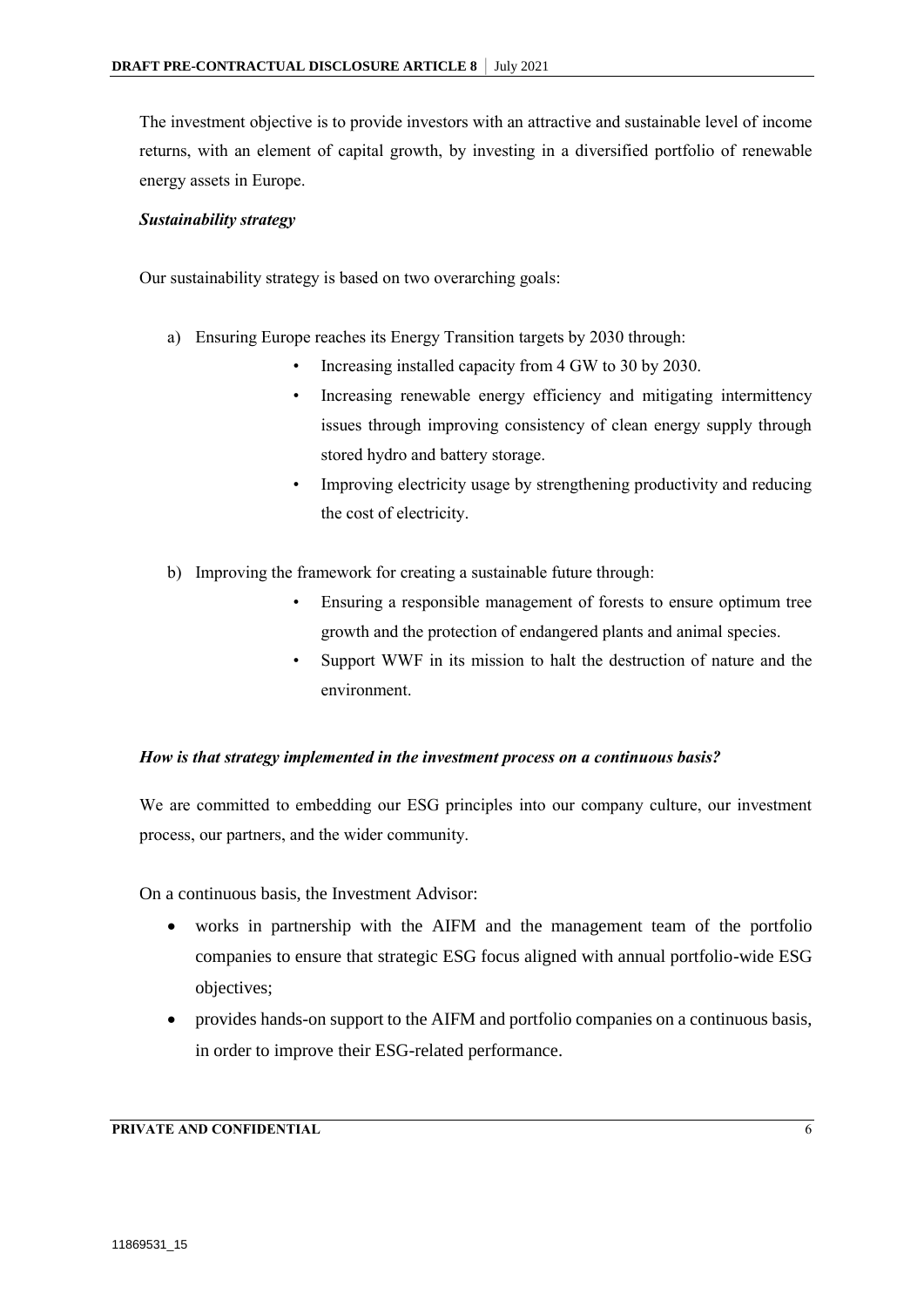Updates on ESG matters are subject to the Investment Advisory Committee reviews.

### *Where can I find further details on the investment strategy?*

Please refer to the Memorandum and the website of the Fund at [please insert link to the website once available]

### **3. WHAT IS THE ASSET ALLOCATION PLANNED FOR THIS FINANCIAL PRODUCT?**

The focus of our investment strategy is to create a 100% sustainable and long-term stable portfolio for our investors.

#### *Investment policy and restrictions*

The Fund intends to invest both in a geographically and technologically diversified spread of renewable energy assets. Unless otherwise approved by the Advisory Committee, the Fund's investment activities are subject to the following restrictions: :

- No more than 30% of the Capital Commitments will be invested in any single Renewable Energy Production Unit.
- No more than 15% of the Capital Commitments will be invested in projects other than the following:
	- (i) land lease agreement controlled development projects (e.g. projects with land lease agreement secured for 5 years and deliberation of the municipal council in favour of the project);
	- (ii) late-stage development projects (e.g. projects that have already filed for their environmental permits);
	- (iii) permitted projects (projects that are approved and still need to be updated and need to get a feed-in tariff);
	- (iv) projects ready for construction or close to major investments/optimization (such as "repowering" of existing Renewable Energy Production Units) and companies offering a combination of  $(i)$ ,  $(ii)$ ,  $(iii)$  and/or  $(iv)$ ;
- no more than 10% of the Capital Commitments will be invested in countries other than Europe with a focus on France, Spain, Portugal, Switzerland.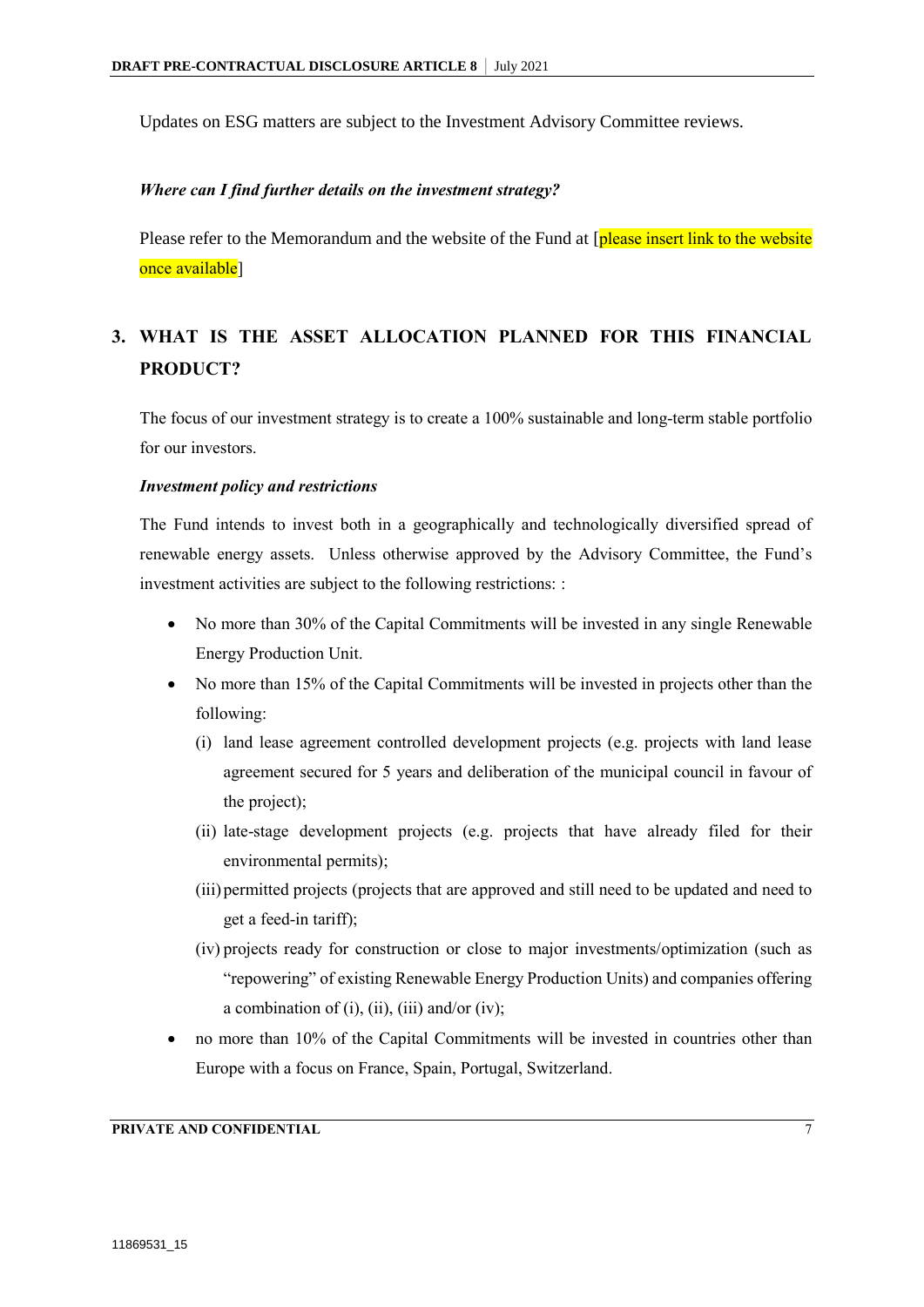No more than 25% of the Capital Commitments in technologies other than onshore wind and solar PV.

The Fund is prohibited from investing in:

- a) real estate and / or real estate companies;
- b) commodities;
- c) commodity contracts;
- d) forward currency contracts (except for currency contracts entered into in connection with hedging Investments);
- e) investment funds;
- f) publicly traded companies with aim at engaging hostile transactions;
- g) companies that do not respect human rights or that produce, distribute or are involved in: (i) tobacco; (ii) pornographic material; (iii) armaments (including parts exclusively intended for them); (iv) electronic solutions or programs that are specifically designed to illegal purposes; (v) gambling;
- h) investing in corporations established in a member state of the European Union which is a highrisk and non-cooperative jurisdiction identified by the financial task force.

The Fund will use 100% of its investments to attain the promoted ESG characteristics.

The Fund does not use derivative instruments to meet or contribute towards the environmental or social characteristics promoted. Financial derivative instruments may only be used for hedging purposes.

### 4. **DOES THIS PRODUCT TAKE INTO ACCOUNT PRINCIPAL ADVERSE IMPACTS ON SUSTAINABILITY FACTORS?**

The Investment Advisor, when selecting potential investments to be considered by the AIFM and the AIFM when considering those potential investments, take into consideration the principal adverse impacts on sustainability factors in the course of assessing sustainability risks and their impacts on the value of investments.

The Fund is exclusively dedicated to the deployment of renewable energy infrastructures in Europe. Approval for the construction of such infrastructures is dependent on the results of several very rigorous and restrictive environmental studies. If the results of these studies turn out to be negative